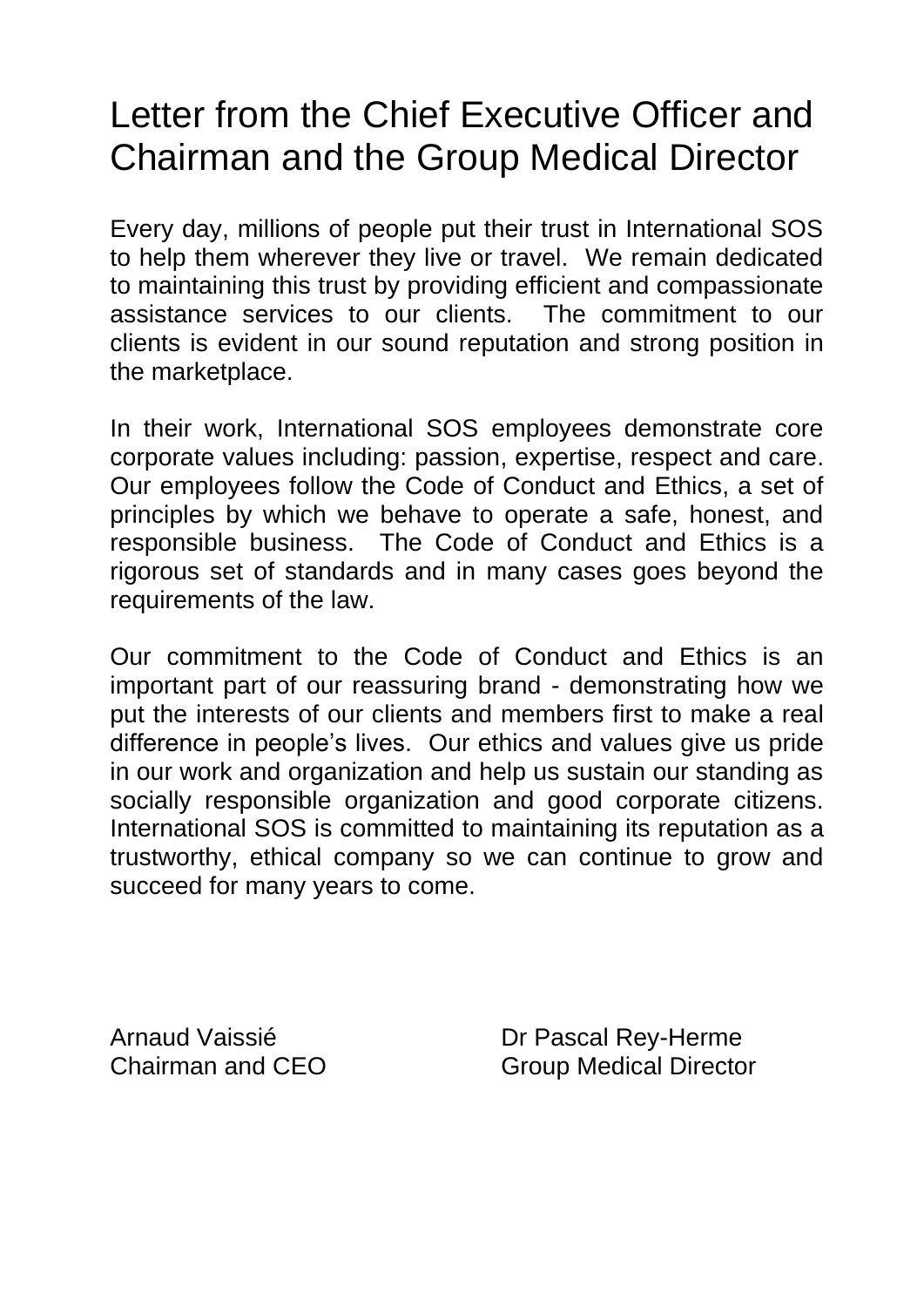

# **INTERNATIONAL SOS**

# Code of Conduct and Ethics

Version 1.07

Document Owner: **Legal** Document Manager: **Group General Counsel** Effective: *September 2008* Revised: *June 2020*



## **WORLDWIDE REACH. HUMAN TOUCH.**

© 2020 All copyright in these materials are reserved to AEA International Holdings Pte. Ltd. No text contained in these materials may be reproduced, duplicated or copied by any means or in any form, in whole or in part, without the prior written permission of AEA International Holdings Pte. Ltd.

The only controlled copy of this document is maintained electronically. If this document is printed, the printed version is an uncontrolled copy.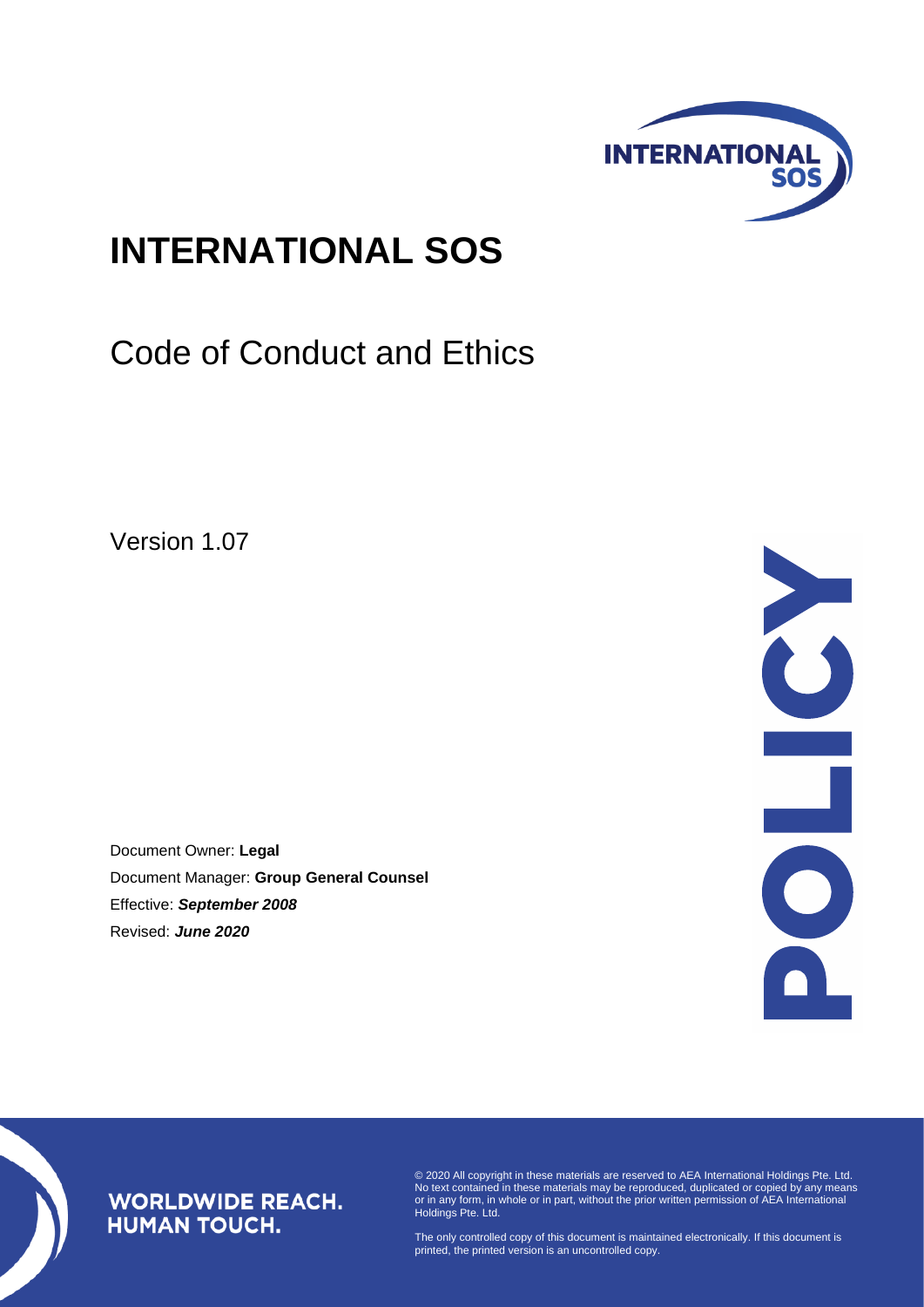

# **TABLE OF CONTENTS**

| 1.                   |      |  |  |
|----------------------|------|--|--|
|                      | 1.1. |  |  |
|                      | 1.2. |  |  |
|                      | 1.3. |  |  |
|                      | 1.4. |  |  |
| 2.                   |      |  |  |
|                      | 2.1  |  |  |
|                      | 2.2. |  |  |
|                      | 2.3. |  |  |
|                      | 2.4. |  |  |
|                      | 2.5. |  |  |
| 3.                   |      |  |  |
|                      | 3.1. |  |  |
|                      | 3.2. |  |  |
|                      | 3.3. |  |  |
|                      | 3.4. |  |  |
|                      | 3.5. |  |  |
|                      | 3.6. |  |  |
|                      | 3.7. |  |  |
| 4.<br>5.<br>6.       |      |  |  |
|                      | 6.1. |  |  |
|                      | 6.2. |  |  |
|                      | 6.3. |  |  |
| $\overline{7}$<br>8. |      |  |  |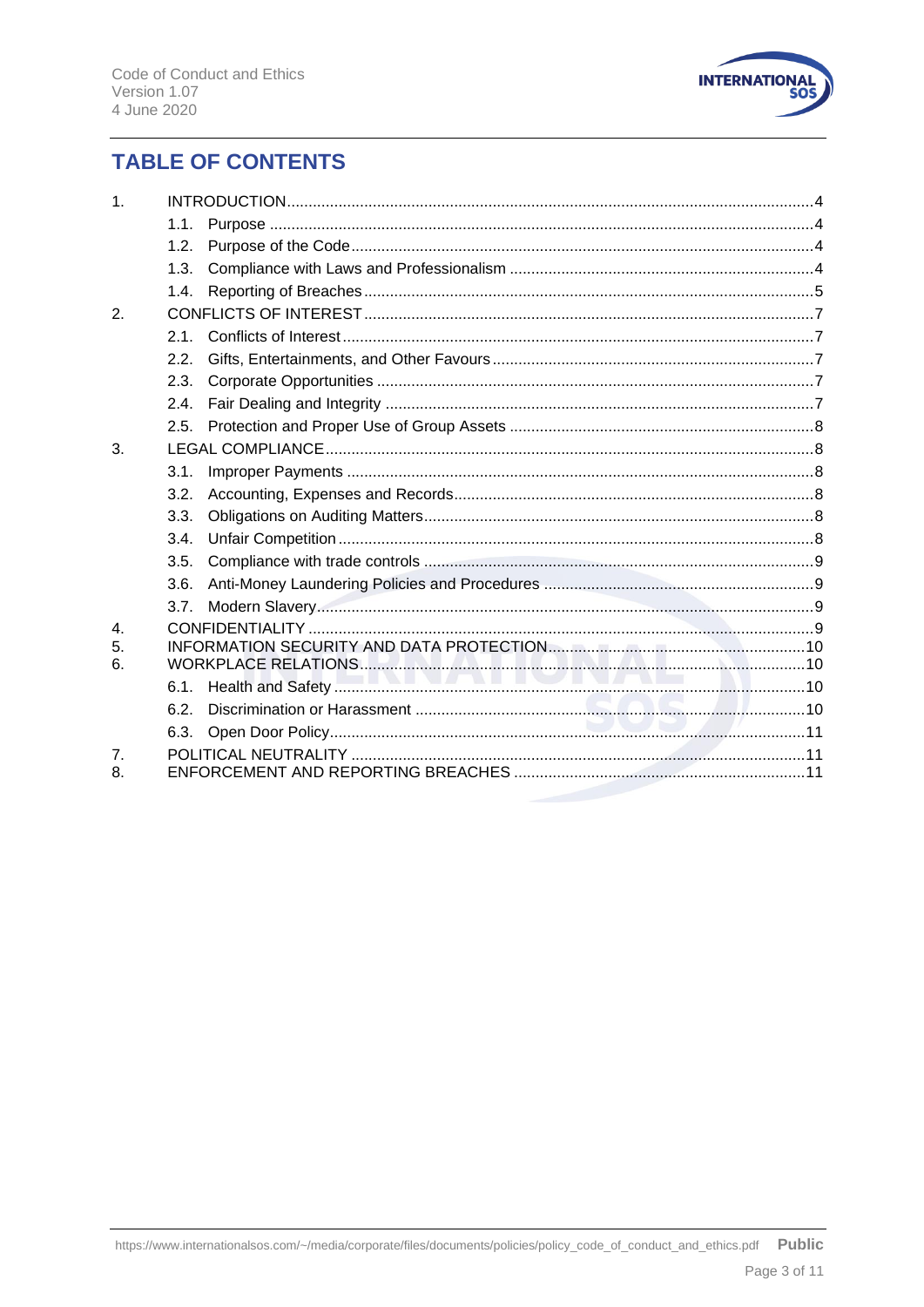

## <span id="page-3-0"></span>**1. INTRODUCTION**

#### <span id="page-3-1"></span>**1.1. Purpose**

- 1.1.1. This Code of Conduct and Ethics (the "Code") has been adopted by International SOS ("Intl.SOS") to provide guidance to all employees in their conduct towards other stakeholders, customers, service providers, partners, government authorities and the general public.
- 1.1.2. This Code applies to officers and employees of Intl.SOS and all directors appointed by Intl.SOS, throughout the world.
- 1.1.3. As our future depends on our reputation, this Code goes beyond the requirements of the law.
- 1.1.4. As an employee, you are expected to act with the highest levels of honesty, integrity, ethics and fair dealing and to uphold our core values:
	- (a) **Passion**: We work with passion, entrepreneurial spirit and teamwork to serve our clients and people.
	- (b) **Expertise**: We are committed to apply our professional expertise to deliver great quality services to our clients.
	- (c) **Respect**: We treat all our stakeholders with respect and integrity in order to earn their trust.
	- (d) **Care**: We care about the interests of our clients, members and employees and aim to make a real difference to their lives.

## <span id="page-3-2"></span>**1.2. Purpose of the Code**

- 1.2.1. The purpose of this Code is to set standards to promote:
	- (a) honest and ethical conduct, including fair dealing and the ethical handling of conflicts of interest;
	- (b) compliance with applicable laws and regulations;
	- (c) the protection of our legitimate business interests, including corporate opportunities, assets and confidential information;
	- (d) full, fair, accurate and timely disclosures between officers, employees and directors within Intl.SOS;
	- (e) internal reporting of any violations of this Code and deter wrongdoing; and
	- (f) accountability for adherence to this Code.

## <span id="page-3-3"></span>**1.3. Compliance with Laws and Professionalism**

- 1.3.1. This Code should be read in the context of applicable laws and in conjunction with our other policies, manuals and guidelines. Intl.SOS expects you to become familiar with and fully comply with this Code.
- 1.3.2. You are expected to comply with applicable laws, rules, codes and regulations.

https://www.internationalsos.com/~/media/corporate/files/documents/policies/policy\_code\_of\_conduct\_and\_ethics.pdf **Public**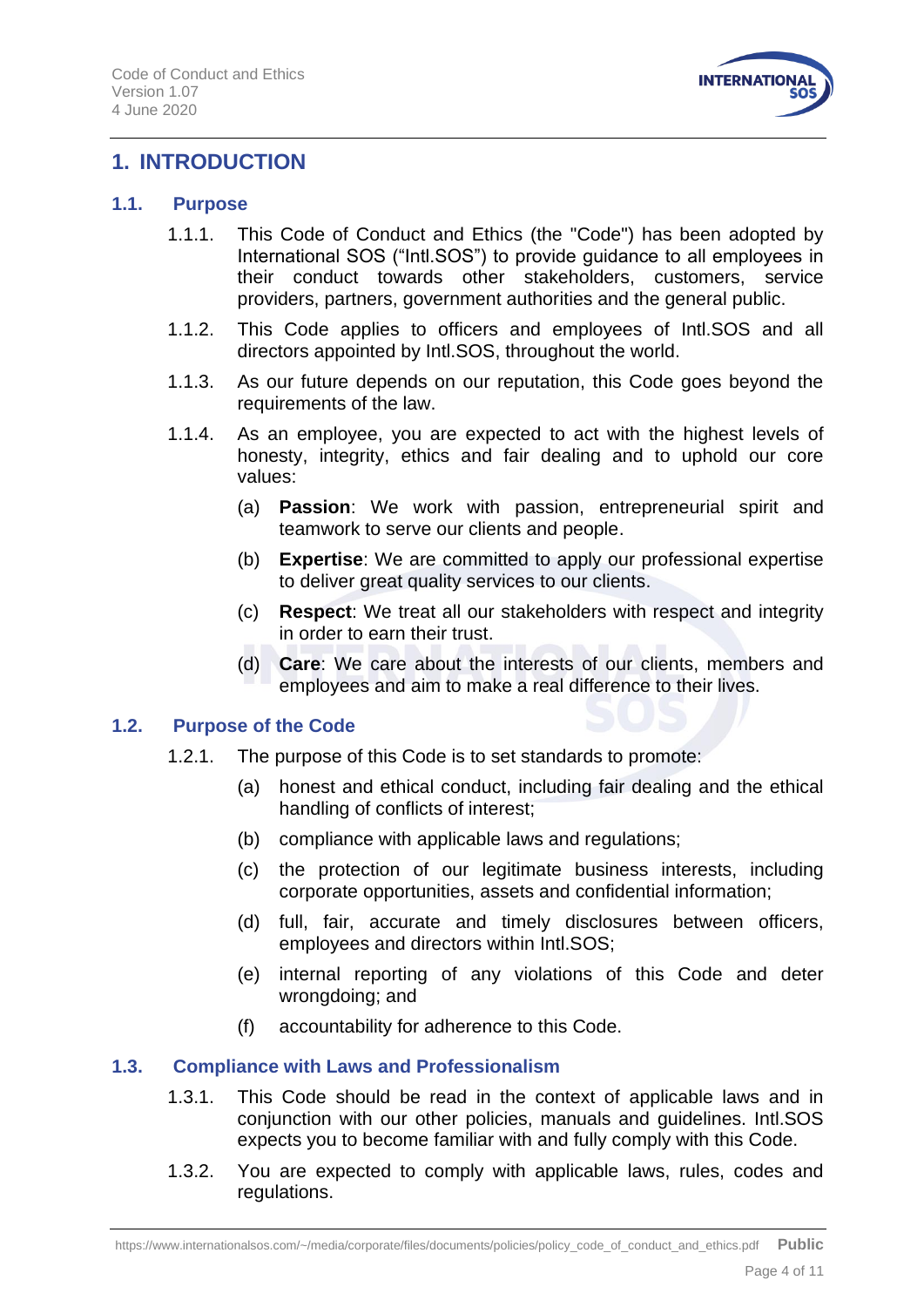

- 1.3.3. This Code provides a broad guideline. New ethical and legal considerations arise from time to time and the social, commercial and legal environments change rapidly. You may therefore have questions from time to time on how the Code will apply. You are encouraged to seek guidance from your supervisor or the Group General Counsel.
- 1.3.4. Both maintaining your safety and Intl.SOS's good standing within the communities in which we operate is fundamental to our role as an international healthcare provider and assistance company. Conduct that compromises your safety and Intl.SOS's reputation or jeopardises the position of trust that Intl.SOS holds in a community will lead to disciplinary action. You are expected to act with professionalism, dignity and proper deportment, respecting social mores and avoiding inappropriate behaviour, both at work and during non working hours. In this regard, you are expected to take particular care in countries that are not your home country.

## <span id="page-4-0"></span>**1.4. Reporting of Breaches**

- 1.4.1. International SOS encourages employees to report any breach of our Code of Conduct and Ethics, professional standards or law (wrongdoing) in good faith and in an environment free from victimisation so that senior management can adequately identify issues and manage risk within the group.
- 1.4.2. You do not need to be certain that a violation has occurred. At the same time, you have an obligation to promptly raise a concern when you see a situation in which our integrity, principles or policies are not being followed.
- 1.4.3. Confidentiality is respected, and you may even choose to remain anonymous. However, if you identify yourself, we are able to follow up with you and provide feedback. Your identity and information will only be shared on a "need-to-know" basis. Any retaliation, whether direct or indirect, against employees who raise a concern is grounds for discipline up to and including dismissal.

#### **How to report a breach**

- 1.4.4. Intl.SOS offers four (4) reporting channels for reporting suspected wrongdoing:
	- (a) You can choose to speak to someone about a suspected wrongdoing or put it in writing. Generally, your supervisor or manager will be in the best position to resolve a suspected wrongdoing, but other resources include your human resources leader or the Group Manager Compliance at [Compliance@internationalsos.com](mailto:Compliance@internationalsos.com) .
	- (b) You can report suspected wrongdoing via **Hydra**, the application used for customer feedback, incident reporting and management, risk management and quality management within International SOS. Hydra – Incidents supports adverse incident reporting and incorporates automatic escalation to line management and functional management.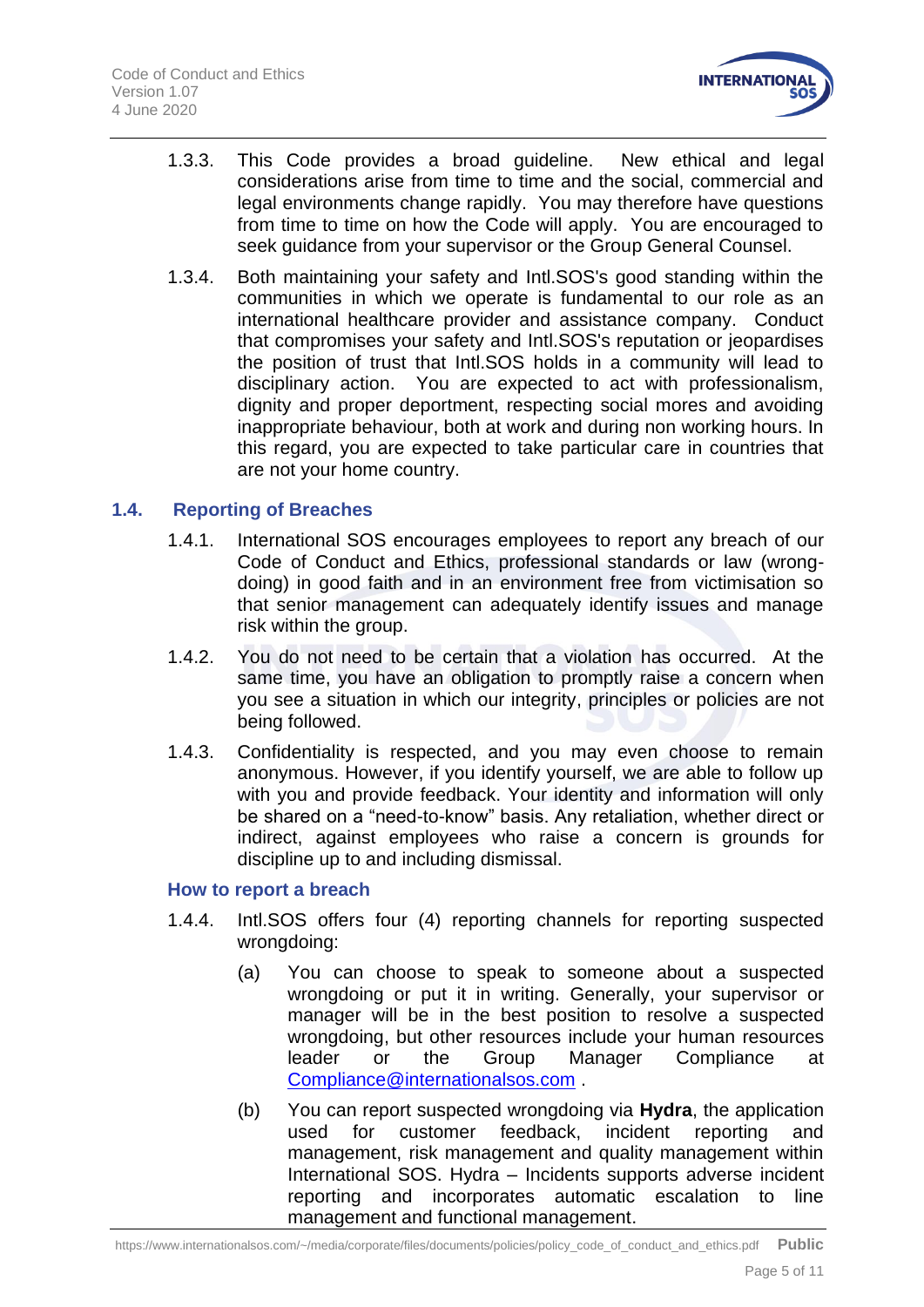

- (c) You can report anonymously using the "**Integrity Reports**" application for non-Government Services related matters via the web at: [https://app.whispli.com/reports/add/IntegrityReports.](https://app.whispli.com/reports/add/IntegrityReports)
- (d) For Government Services related suspected wrongdoings, you can report anonymously using the "**EthicsPoint**" application via the web at: <https://secure.ethicspoint.com/domain/media/en/gui/59418/index.html>.

#### **How we handle reported wrongdoings**

- 1.4.5. Reports of suspected wrongdoing raised through these channels must be escalated to the relevant country or functional general manager or divisional head.
- 1.4.6. All incidents are to be investigated in accordance with the Intl.SOS Investigation Procedures, which require a preliminary investigation (to ascertain whether there are sufficient grounds to launch an investigation), establishment and sign off of terms of reference, approval by the Group General Counsel and conduct of a formal investigation.
- 1.4.7. During the investigation process, Intl.SOS:
	- (a) Forms an objective investigation team;
	- (b) Determines the facts through interviews and/or the review of documents;
	- (c) Recommends corrective action, if necessary; and
	- (d) Provides the person who raised the original concern (if that person is known) with feedback on the outcome.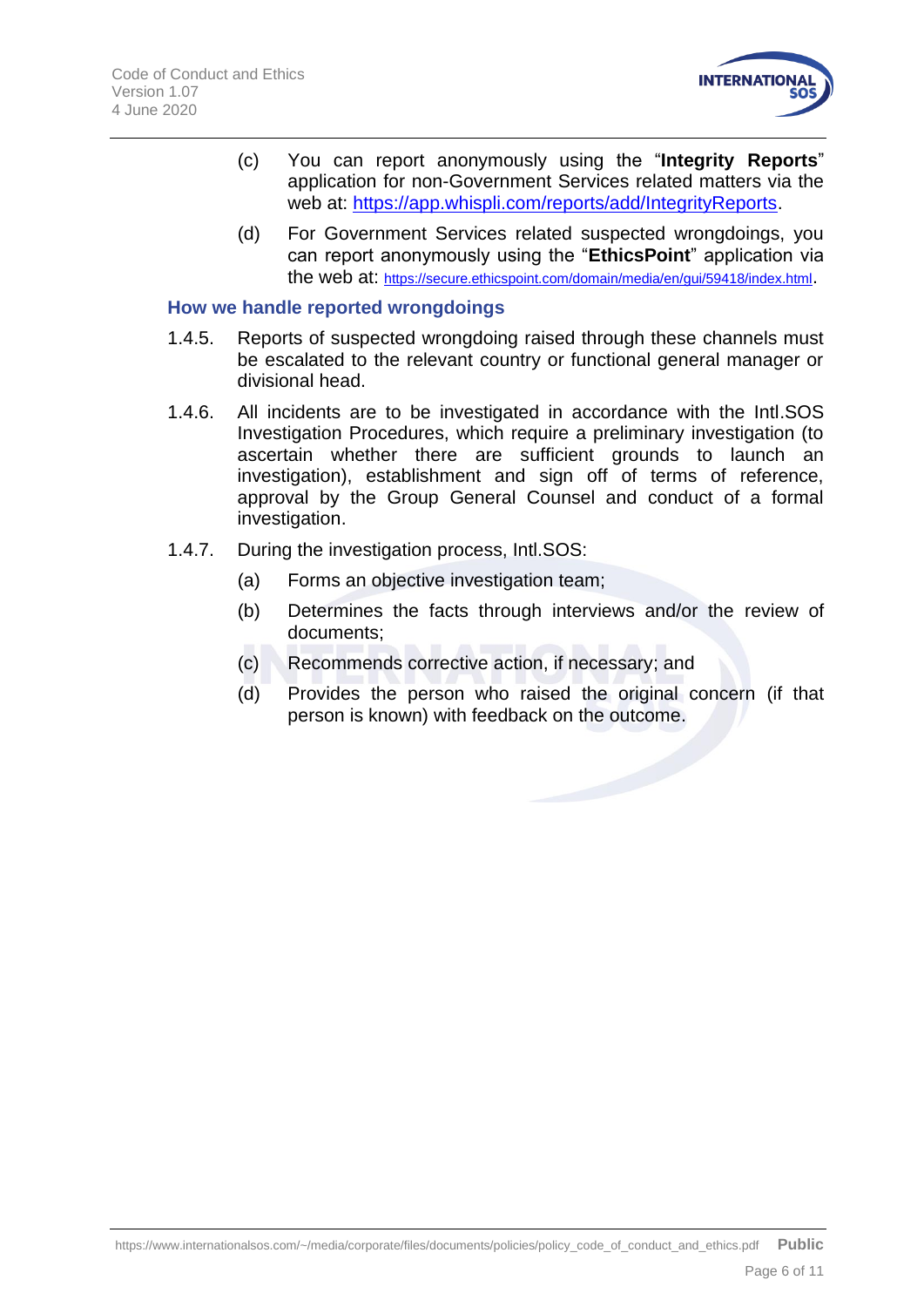

# <span id="page-6-0"></span>**2. CONFLICTS OF INTEREST**

## <span id="page-6-1"></span>**2.1. Conflicts of Interest**

- 2.1.1. You are expected to maintain objectivity and to avoid conflicts between your personal interests and the interest of Intl.SOS.
- 2.1.2. A conflict is something that interferes with the independent exercise of sound judgment in the best interests of Intl.SOS when performing your duties and responsibilities.
- 2.1.3. Any material transaction or relationship that could reasonably be expected to give rise to a conflict or the appearance of such a conflict should be discussed with your supervisor or with the Group General Counsel.
- 2.1.4. Service to Intl.SOS and its customers should not be subordinated to personal gain and advantage.

## <span id="page-6-2"></span>**2.2. Gifts, Entertainments, and Other Favours**

- 2.2.1. You shall not request, accept or give personal gifts or hospitality in a way that creates a conflict of interest.
- 2.2.2. No gifts of cash may be given or received under any circumstances, regardless of the amount.
- 2.2.3. Non cash gifts which are to be given on behalf of the Company or which are received from non employees by you with an estimated value of more than US\$ 200 (or equivalent) must be approved by the Group General Counsel. Company employees involved in specific customer contracts that require a stricter standard must also adhere to those strict rules.
- 2.2.4. The Group General Counsel will assess any such request for approval on the basis of the conflicts of interest principles set forth in Section 2.1 above.

## <span id="page-6-3"></span>**2.3. Corporate Opportunities**

- 2.3.1. Your duty of loyalty to Intl.SOS is violated if you personally profit from a business opportunity which rightfully belongs to Intl.SOS.
- 2.3.2. You are prohibited from competing with Intl.SOS or taking advantage of any opportunities that were created through the use of Intl.SOS's property or information or as a result of your position with Intl.SOS.

## <span id="page-6-4"></span>**2.4. Fair Dealing and Integrity**

- 2.4.1. You must perform your duties and responsibilities for Intl.SOS with the highest degree of integrity.
- 2.4.2. You are expected to deal fairly with our customers, partners, employees, service providers, suppliers, the general public and other third parties. You should not take unfair advantage of anyone through manipulation, concealment, abuse of confidential information or misrepresentation of material facts.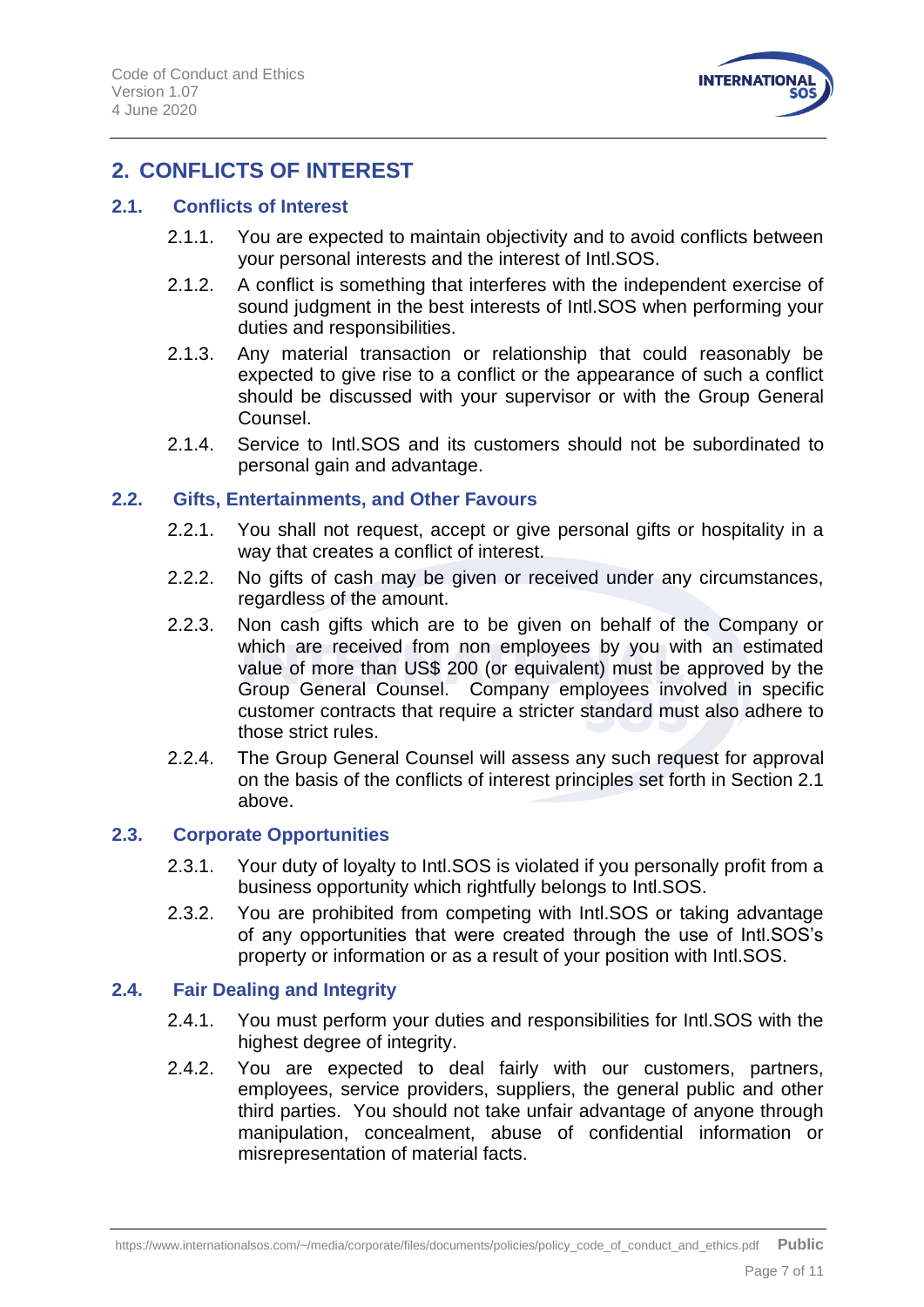

## <span id="page-7-0"></span>**2.5. Protection and Proper Use of Group Assets**

- 2.5.1. You are responsible for protecting Intl.SOS's assets and ensuring their efficient use for legitimate business purposes and not for personal use.
- 2.5.2. Assets of Intl.SOS include not only physical assets such as cash and equipment. Assets also include software, trademarks and service marks, proprietary and confidential information and the time and talent of company employees.

## <span id="page-7-1"></span>**3. LEGAL COMPLIANCE**

## <span id="page-7-2"></span>**3.1. Improper Payments**

- 3.1.1. You shall not pay bribes or receiving kickbacks either directly or indirectly.
- 3.1.2. A bribe is giving a gift, payment or something else of value to a government official to secure a business advantage to which we are not entitled.
- 3.1.3. A kickback is cash or something of material value given to you, your family members or friends by partners, suppliers or service providers so that the suppliers and service providers can improperly secure a contract or some other business advantage from us.

## <span id="page-7-3"></span>**3.2. Accounting, Expenses and Records**

- 3.2.1. You are responsible for providing clear, honest and accurate information in the course of your work.
- 3.2.2. It is important that you keep true, accurate and complete accounts and that there are no parallel accounts to facilitate illegal transactions. We rely on your truthfulness in accounting practices to maintain the integrity of our financial records.
- 3.2.3. It is important that you read, understand and follow all applicable General Affairs Policies and Procedures ("GAPP").

## <span id="page-7-4"></span>**3.3. Obligations on Auditing Matters**

- 3.3.1. In dealing with the auditors, you must be candid and not knowingly misrepresent facts or knowingly fail to disclose material facts and you must respond to specific inquiries and requests by the auditors.
- 3.3.2. You must not take any action, or direct any person to take any action, to fraudulently influence, coerce, manipulate or mislead the auditors in the performance of an audit of the financial statements.

## <span id="page-7-5"></span>**3.4. Unfair Competition**

- 3.4.1. While we compete vigorously in the marketplace, we compete on the merits of our quality services and customer loyalty.
- 3.4.2. In the event that companies providing competitive solutions approach you, you should immediately report this to your general manager or regional general manager and refrain from any further direct communication with such companies.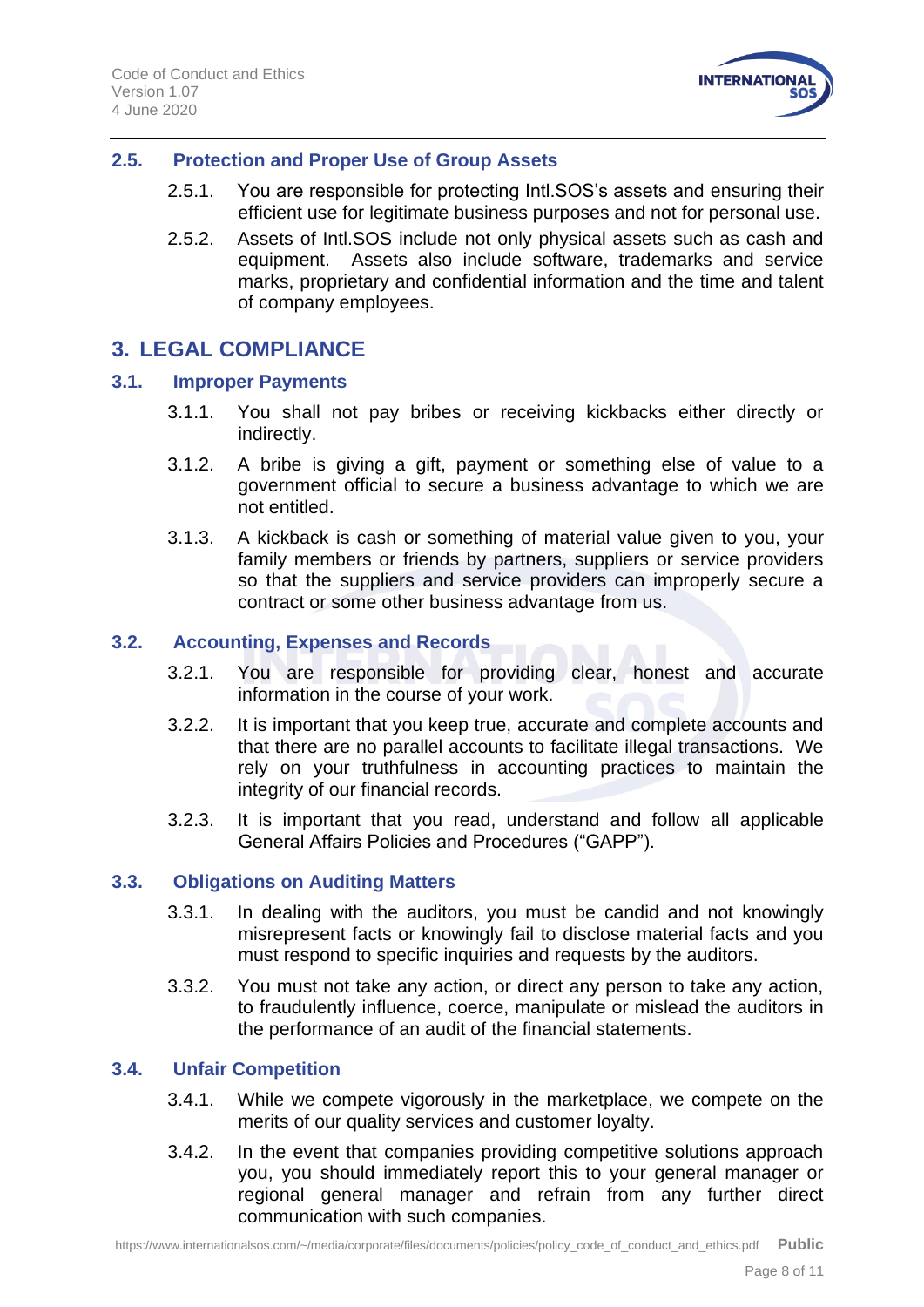

## <span id="page-8-0"></span>**3.5. Compliance with trade controls**

3.5.1. Part of practicing good business means complying with laws that impose economic sanctions. These laws restrict the trade dealings with specific countries, organizations and even individuals. These laws are complex and carry severe consequences for the Company. If you are involved in our international business, you are expected to understand the laws and regulations that apply. When in doubt, you should discuss with your supervisor or with the Group General Counsel.

#### <span id="page-8-1"></span>**3.6. Anti-Money Laundering Policies and Procedures**

- 3.6.1. Intl.SOS is committed to prohibit and actively prevent money laundering and any activity that facilitates money laundering or the funding of terrorist or criminal activities, by complying with applicable regulations and laws in all jurisdictions in which it operates. Money laundering is generally defined as engaging in acts designed to conceal or disguise the true origins of criminally derived proceeds so that the proceeds appear to have derived from legitimate origins or constitute legitimate assets.
- 3.6.2. You must not knowingly deal with criminals, suspected criminals or the proceeds of crime. You must ensure that no business transactions on behalf of Intl.SOS involves acquiring, using or holding monetary proceeds or property acquired with the proceeds of crime. If you have knowledge or suspicion that a counterparty is involved in money laundering in connection with its transaction with Intl.SOS, you must promptly report it to the Group General Counsel.

## <span id="page-8-2"></span>**3.7. Modern Slavery**

3.7.1. At Intl.SOS, we do not, under absolutely any circumstances use forced, bonded or child labour in the provision of our services. In addition, we make every effort to ensure that our service providers operate with the highest level of integrity and free of the use of forced, bonded or child labour.

## <span id="page-8-3"></span>**4. CONFIDENTIALITY**

- 4.1. In carrying out Intl.SOS's business, you will be exposed to confidential or proprietary information about Intl.SOS, our customers, suppliers, competitors, joint venture parties, or our employees. Confidential and proprietary information includes any non-public information that would be harmful to Intl.SOS if it is disclosed.
- 4.2. You must maintain the confidentiality of all information entrusted to you, except when disclosure is authorized or required by law.
- 4.3. Intl.SOS treats seriously, any breaches of your confidentiality obligations as outlined herein and in the agreements that you have signed, including your contract of employment. Such breaches may result not only in disciplinary action but also in legal action.
- 4.4. You are expected to handle information according to the information security classification as summarised in the Documents Policy.

https://www.internationalsos.com/~/media/corporate/files/documents/policies/policy\_code\_of\_conduct\_and\_ethics.pdf **Public**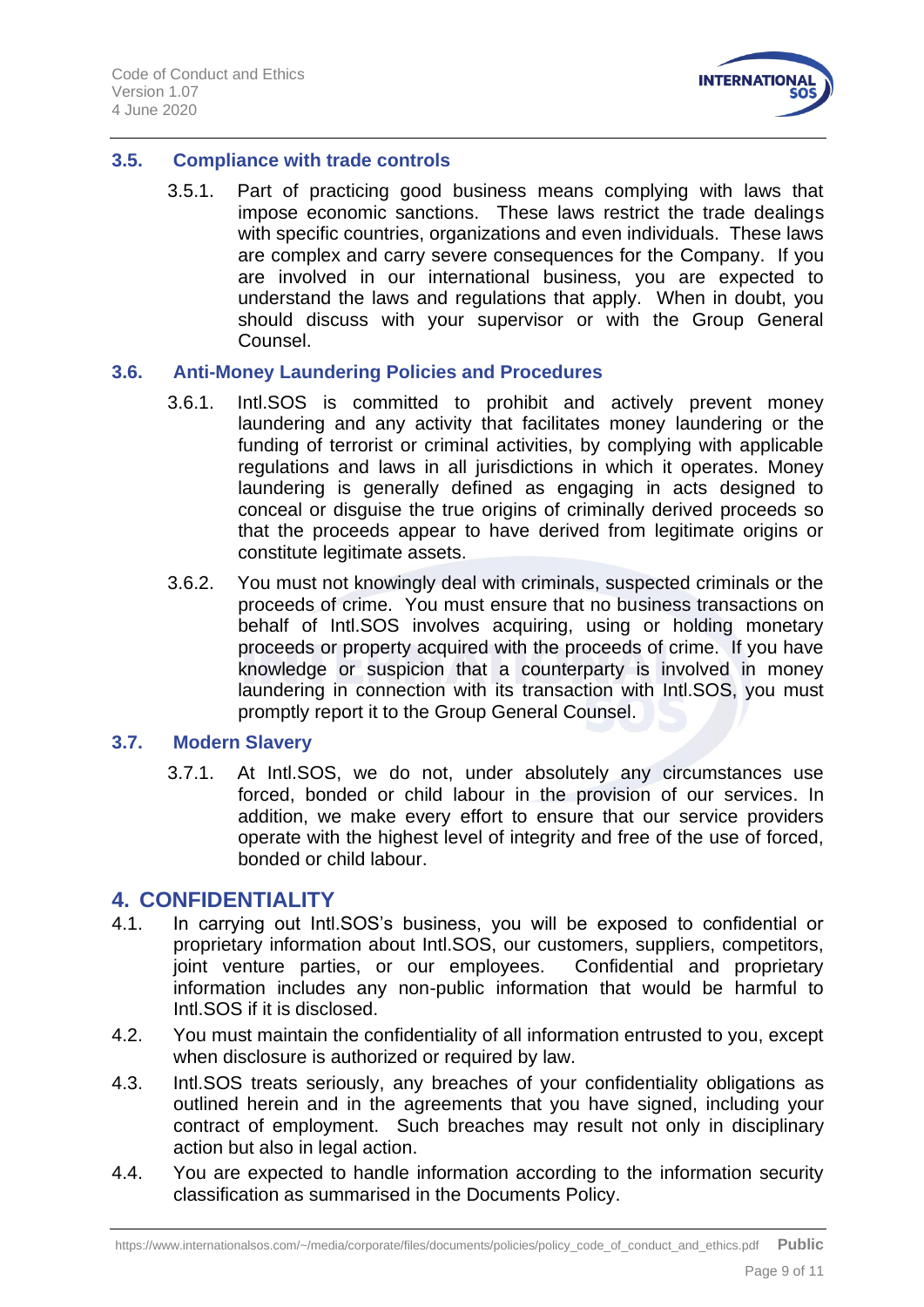

## <span id="page-9-0"></span>**5. INFORMATION SECURITY AND DATA PROTECTION**

- 5.1. The security of our clients' data is a top priority to us.
- 5.2. In the course of performing your tasks at Intl.SOS, you will receive, use, transfer and store personal private data, including sensitive data such as medical records. Our contracts with our customers and the laws and regulations governing data protection impose strict standards of data protection on you and Intl.SOS. You are required to meet or exceed those standards. You are expected to periodically review and develop information and security policies, processes and procedures to protect data from unauthorised access, transfer, use, amendment, damage or destruction and to transfer personal private data only under the limited circumstances permitted by our contracts and by the law. This may include obtaining the express, informed consent of the person whose data you wish to obtain or transfer and to make data available to that person.
- 5.3. You are expected to read, understand and comply with the Information Security Standards and Information Security Guideline and to participate in periodic assessments of data security compliance, through both internal and independent third party audits.

## <span id="page-9-1"></span>**6. WORKPLACE RELATIONS**

## <span id="page-9-2"></span>**6.1. Health and Safety**

- 6.1.1. We are committed to providing a safe, healthy and alcohol and drugfree workplace.
- 6.1.2. You must understand and comply with the safety, health and environmental laws and regulations that affect our business activities.
- 6.1.3. You are expected to read and comply with the Health, Safety and Environment Policy as well as any related policies.
- 6.1.4. You are responsible to report threats and unsafe acts or situations to your supervisor. Seriously unsafe or violent behaviour should be elevated to the Group General Counsel.

## <span id="page-9-3"></span>**6.2. Discrimination or Harassment**

- 6.2.1. We are committed to allowing employees to be hired and progress based on their talents, skills, experience and knowledge. Decisions shall not be based on, for example, an employee's or employment applicant's race, colour, sex, religion, age, national origin, sexual orientation, marital status, or disability.
- 6.2.2. We expect all company employees to follow a simple standard: all employees must be treated with respect. "Harassment" covers a wide spectrum of conduct including unwelcome sexual advances, propositions, unwanted physical contact, jokes, remarks or racial epithets. If you witness or learn about harassment, violence or threats of violent, you should report it immediately. Managers are responsible for maintaining a work environment that is free of violence and unlawful harassment, which include acting promptly to investigate all allegations in accordance with laws and our policies.

https://www.internationalsos.com/~/media/corporate/files/documents/policies/policy\_code\_of\_conduct\_and\_ethics.pdf **Public**